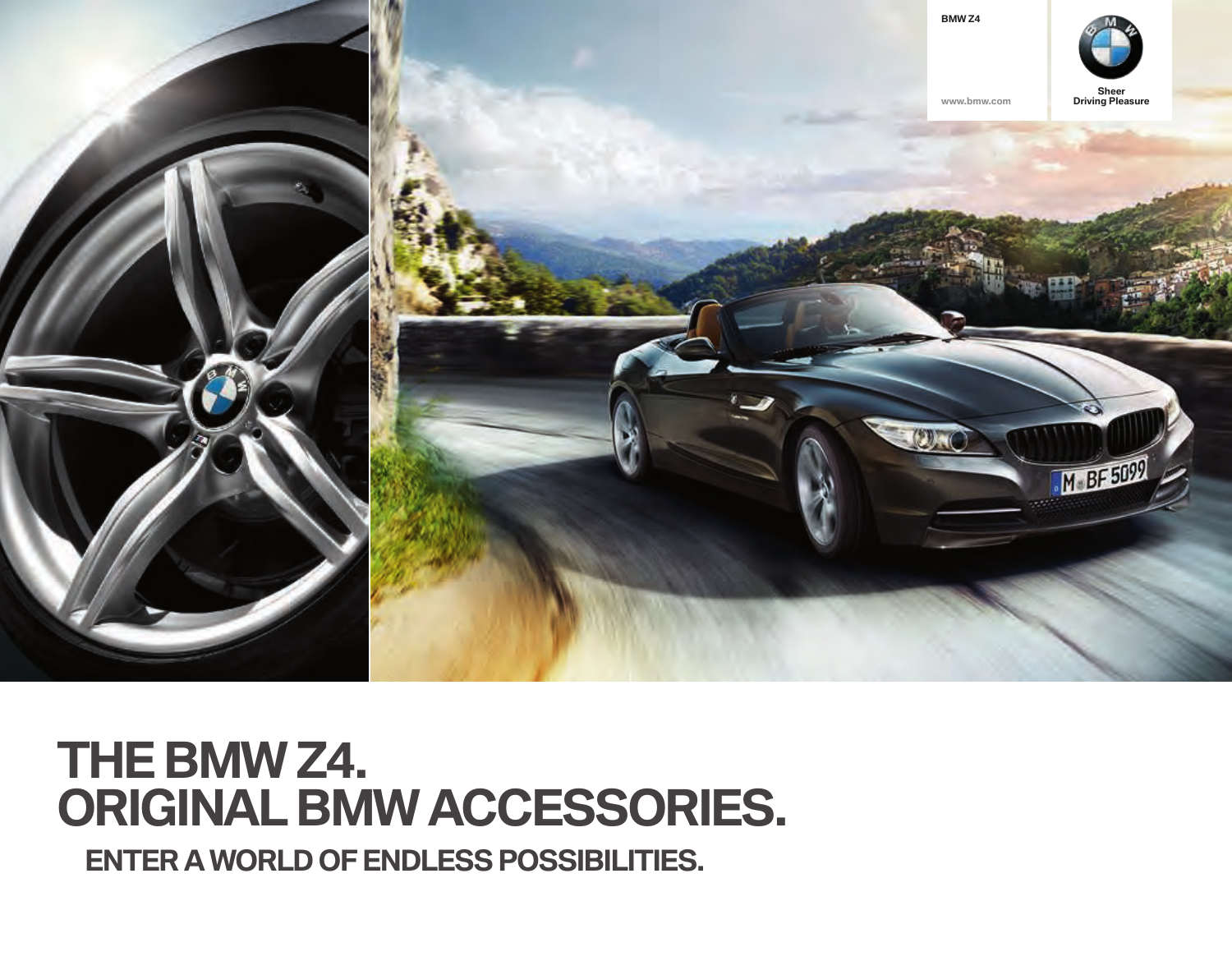## **EXTRA EXCITEMENT WITH EVERY BREATH.**

With Original BMW Accessories you can give even greater expression to your personal passion – your BMW Z4. Along with a wide range of options from the factory, Original BMW Accessories offer broad scope for individual expression – for the interior and exterior, for information and communication and with transport and luggage solutions. Make your BMW Z4 a unique and inspirational force of attraction – entirely on your own terms.

#### **" BMW Performance light alloy wheels Double-spoke**

**" light alloy wheels Star-spoke** 

- **" light alloy wheels V-spoke**
- **" light alloy wheels Double-spoke M**

#### **BMW Portable navigation system**

The optimum combination of high functionality and sophisticated design. With no visible cables and secure fastening, the BMW Portable navigation system integrates with aesthetic perfection into your car. Navigation information is delivered through the car's loudspeakers. Available either in an ultra-slim design or with real-time traffic information functionality.

 For more information on BMW Portable navigation systems and the latest accessories that go with them, see the Accessories section of the BMW website.

#### **Click-on rear carrier system for bicycles/e-bikes**

Complies with the highest functional safety standards and tested according to exacting BMW quality criteria. The folding system uses an innovative **click-on** function and can be installed quickly and easily. A fixed adapter must be installed on the vehicle. For carrying up to two bicycles/e-bikes. An optional ramp for easier loading is also available. The carrier pivots down to allow tailgate access and, along with the bicycles, is secured against theft.

#### **Rod antenna, Sport**

A desirable, easy to mount detail that emphasises the sporting character of your BMW Z4. Shortened by 305mm, the 105mm long antenna provides excellent reception.





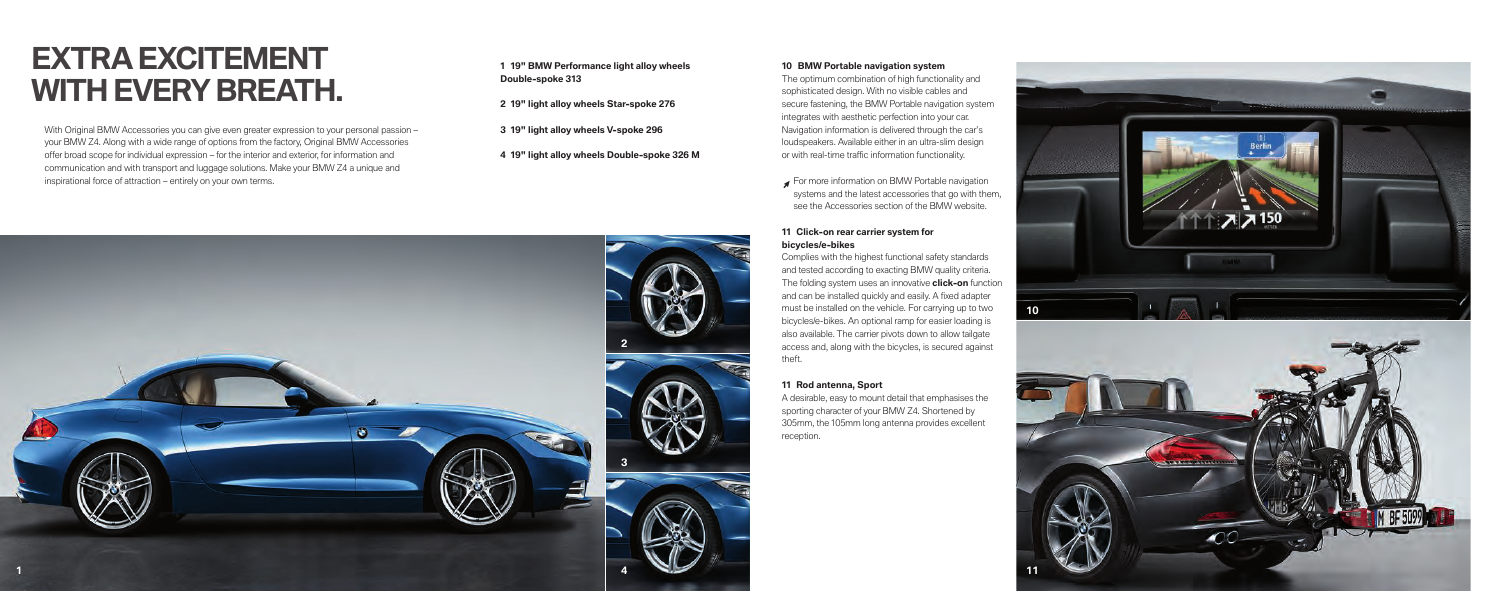

#### **5** Wind deflector

Reduces interior draughts and turbulence in the car, even at high speeds. It can be folded and easily stored.

Accentuates the sporty looks of the BMW Z4. Frame and slats finished in black. **Front grille, black**

Sporty, high-quality and perfectly adapted to the design of the BMW Z4. Hand-crafted in 100 per cent carbon. **Front splitter, carbon**

Perfectly fitting and with dynamic lines. Also dirt and water-resistant. An impressive feature for the footwells. **All-weather fl oor mats**

Precision-engineered and with a purist, technical look. Featuring a non-slip surface design. **Aluminium pedal covers**

Mounted in the centre console. Securely holds a container with a capacity of up to one litre. **Cupholder**





**8** 9

# **SPA TREATMENT FOR YOUR BMW.**

Sparkling paintwork, immaculate leather, a highly polished look. With Original BMW Care products, you can give your BMW some very special treatment. Perfectly designed for high-quality materials, they provide gentle care and strong protection. And whether it's for the interior or the exterior, the wheel rims or the<br>windscreen, you will always find exactly the right solution for any task.

### **PREMIUM CARE WITH ORIGINAL BMW CARE PRODUCTS.**